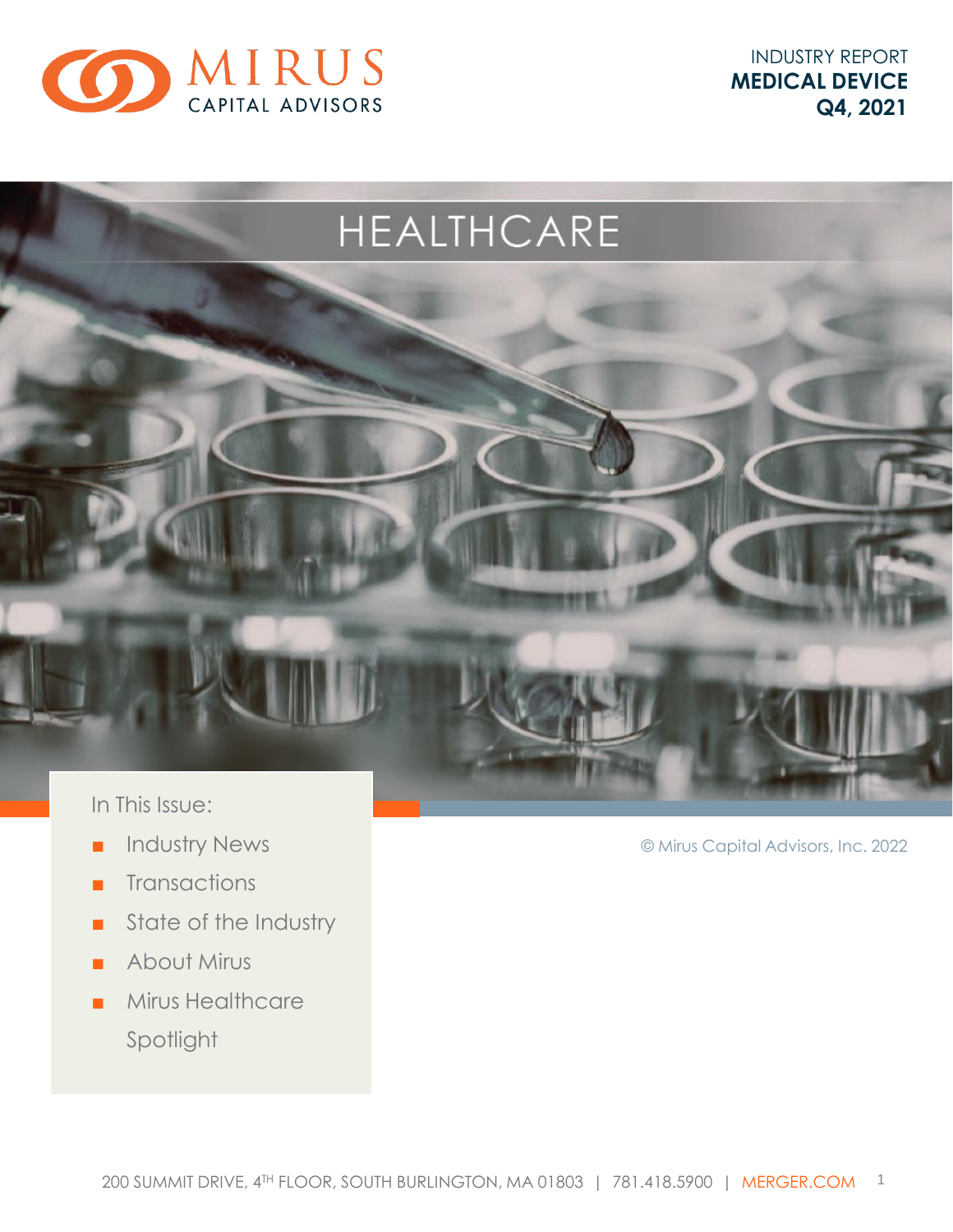# **Medical Device**

### **Industry News**

### **2021 Ends with Exceptional Medtech Dealmaking and Shows No Sign to Stop**

### MedTechDive [Full Article](https://www.medtechdive.com/news/medtechs-biggest-deals-2021-what-expect-2022/616591/)

Medical technology ended the year with a burst of dealmaking driven by companies' growth ambitions. EY counted 288 deals across the sector from June 2020 to June 2021, the highest annual deal count since 2007.

There is reason to expect another stretch of high M&A activity in 2022. Medtech players in particular are motivated to accelerate revenue generation by investing in high-growth areas. PwC is predicting another year of "exceptional" M&A activity, with smaller acquisitions in the first half and more sizable purchases possible in the second half.

### **Acceleration and Evolution of Point-of-Care Diagnostic Devices**

### Plexus [Full Article](https://www.plexus.com/en-us/current/articles/medical-device-industry-trends)

The pandemic put massive pressure on manufacturers of point-of-care testing devices to not only increase production, but to accelerate the entire product development process. That's the kind of pressure cooker where innovations often become new standards. Speed to market is always important. But when it became even more critical to quickly respond to the rapid spread of COVID-19, manufacturers of diagnostic equipment had to find new ways to accelerate design, development and testing.

Those leaps forward in life science instrument development aren't likely to slow down significantly. Essentially, now that we know it can be done, it's unlikely we'll think the same way we used to about the speed of development or the speed of returning results going forward.

### **Q4 2021 Medical Device Clinical Trials Drop Globally**

#### Medical Device Network [Full Article](https://www.medicaldevice-network.com/marketdata/new-medical-device-clinical-trials-q4-2021/)

The number of new planned and ongoing clinical trials for medical devices in Q4 2021 saw a decrease 17% globally when compared with the last four– quarters average, according to GlobalData's medical devices clinical trials database. The global medical devices market was worth \$480bn in 2020 and is expected to reach \$532bn by 2023, according to GlobalData's analysis.

North America tops new clinical trials activity. Comparing the activity in new clinical trials for medical devices in different regions of the globe, North America held the top position with a 47% share during Q4 2021, followed by Europe with 32%, and Asia-Pacific with 13%.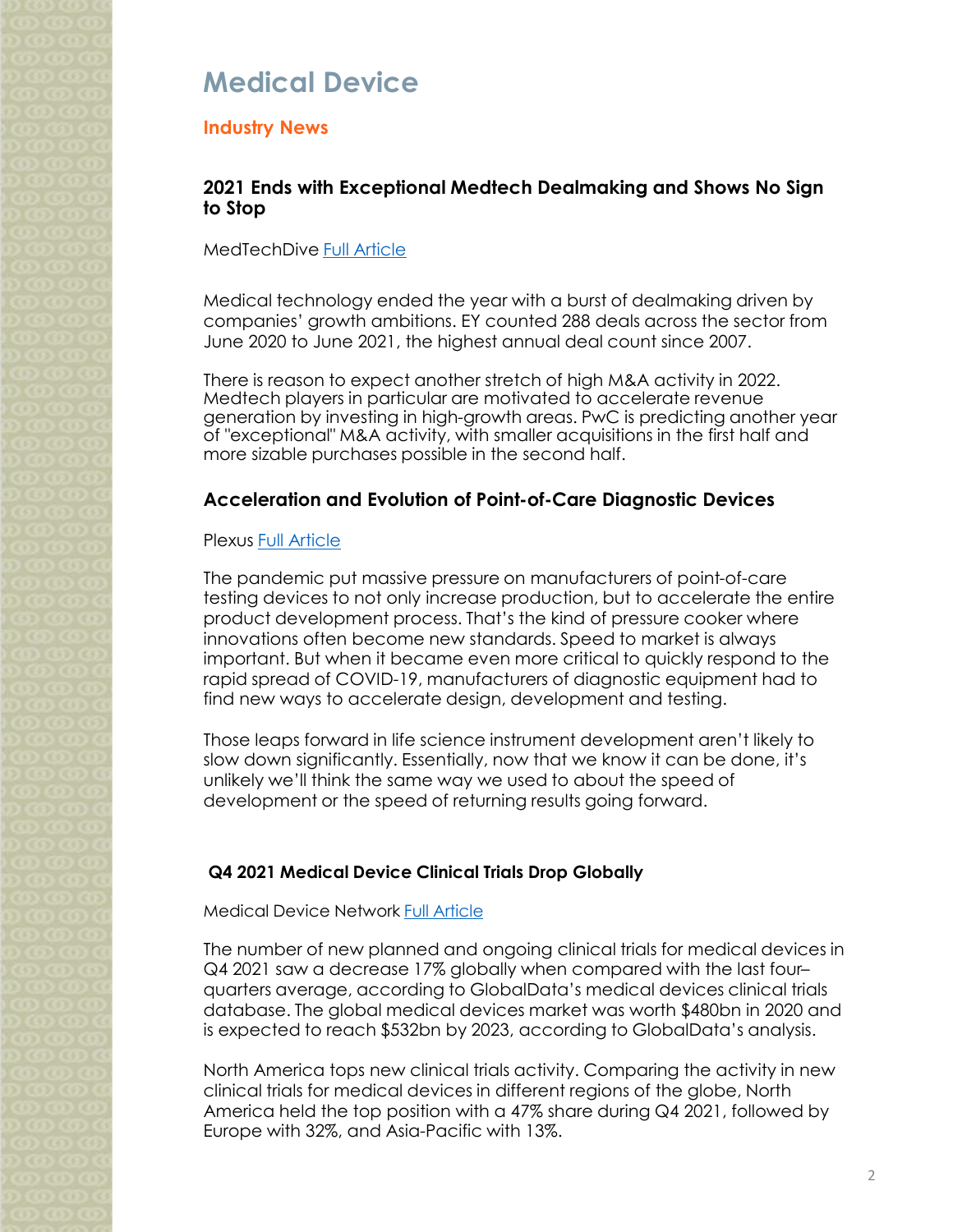# **Medical Device**





### **Selected Q4 2021 M&A**

|                    |                                                        |                                           |                                  | <b>Enterprise</b> | EV/LTM                   |               |
|--------------------|--------------------------------------------------------|-------------------------------------------|----------------------------------|-------------------|--------------------------|---------------|
| <b>Date Closed</b> | Target                                                 | <b>Buyers/Investors</b>                   | Sector                           | Value (\$M)       | Revenue                  | <b>EBITDA</b> |
| 10/01/2021         | Pulse Veterinary Technologies, LLC                     | Zomedica Inc.                             | Electromedical equipment         | 71.9              |                          |               |
| 10/12/2021         | Contech Medical, Inc.                                  | UFP Technologies, Inc. (NasdaqCM:UFPT)    | Surgical and medical instruments | 15.0              |                          |               |
| 10/13/2021         | <b>Hemovent GmbH</b>                                   | MicroPort Surgical B.V.                   | Surgical and medical instruments | 142.9             |                          |               |
| 10/26/2021         | BioVision, Inc.                                        | Abcam US Group Holdings Inc.              | Surgical and medical instruments | 342.9             | 10.1                     |               |
| 10/29/2021         | Misonix, Inc.                                          | Bioventus Inc. (NasdaqGS:BVS)             | Surgical and medical instruments | 542.7             | 7.3                      |               |
| 11/03/2021         | Shanghai ISO Medical Products Co., Ltd.                | Xuchang Zhende Surgical Dressing Co., Ltd | Surgical and medical instruments | 61.9              | ٠                        |               |
| 12/01/2021         | Oscor, Inc.                                            | Integer Holdings Corporation (NYSE:ITGR)  | Surgical and medical instruments | 220.4             | 3.9                      |               |
| 12/01/2021         | Volumetric, Inc.                                       | 3D Systems Corporation (NYSE:DDD)         | Surgical and medical instruments | 400.0             |                          |               |
| 12/02/2021         | Katena Products, Inc.                                  | Corza Health, Inc.                        | Surgical and medical instruments |                   | $\overline{\phantom{a}}$ |               |
| 12/03/2021         | Resonetics, LLC                                        | The Carlyle Group Inc. (NasdaqGS:CG)      | Electromedical equipment         |                   | ٠                        |               |
| 12/06/2021         | Improve Medical Instruments Co., Ltd.<br>(SZSE:300030) | Zhuhai Gree Group Co., Ltd.               | Surgical and medical instruments | 42.3              | 4.9                      | 30.5          |
| 12/09/2021         | Biocare Medical, LLC                                   | <b>GHO Capital Partners LLP</b>           | Surgical and medical instruments |                   |                          |               |
| 12/15/2021         | <b>MBK Tape Solutions</b>                              | LTI Holdings Inc.                         | Surgical and medical instruments |                   |                          |               |
| 12/16/2021         | Soliton, Inc.                                          | Allergan plc                              | Electromedical equipment         | 554.4             |                          |               |
| 12/16/2021         | Itamar Medical Ltd.                                    | <b>ZOLL Medical Corporation</b>           | Surgical and medical instruments | 517.9             | 9.2                      |               |
| 12/20/2021         | Norwood Medical Corporation                            | <b>Heraeus Holding GMBH</b>               | Surgical and medical instruments |                   |                          |               |
| 12/22/2021         | HealthCor Catalio Acquisition Corp.                    | Hyperfine, Inc. (NasdaqGM:HYPR)           | Electromedical equipment         |                   |                          |               |
| 12/31/2021         | Meridian Medical Technologies, Inc.                    | Altaris Capital Partners, LLC             | Surgical and medical instruments | 51.0              | 0.2                      |               |
| 12/31/2021         | KaVo Dental GmbH                                       | planmeca Verwaltungs GmbH                 | Surgical and medical instruments | 455.0             | 1.4                      |               |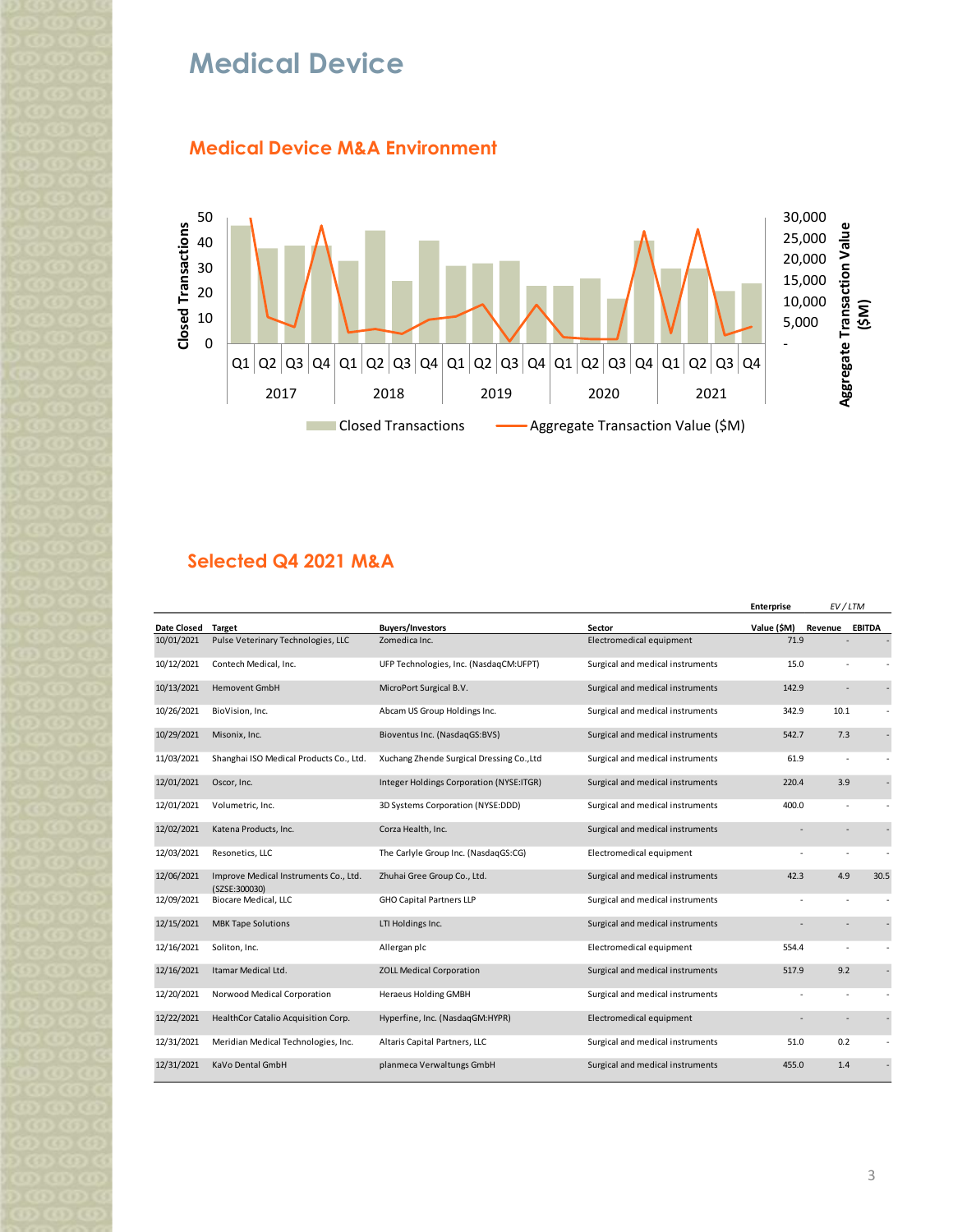## **Healthcare**

Closely tracking the S&P 500, the healthcare sector built up momentum in Q4 2021 and ended the year slightly below the market index. Analysts find the industry well-positioned in 2022 as a defensive sector in a volatile market environment and favorable trends continue to boost healthcare spending.



| As of 12/31/2021                                   |               |                                 | <b>LTM Financials</b> |          | <b>Valuation Metrics</b> |           | <b>LTM Margins</b>         |         |
|----------------------------------------------------|---------------|---------------------------------|-----------------------|----------|--------------------------|-----------|----------------------------|---------|
| <b>Company Name</b>                                | <b>Ticker</b> | <b>Enterprise Value Revenue</b> | <b>EBITDA</b>         |          | EV / Revenue EV / EBITDA |           | Gross Margin EBITDA Margin |         |
| <b>Abbott Laboratories</b>                         | NYSE:ABT      | \$250,286                       | \$43,075              | \$12,756 | 5.8x                     | 19.6x     | 58.1%                      | 29.6%   |
| AbbVie Inc.                                        | NYSE:ABBV     | \$307,886                       | \$56,197              | \$28,050 | 5.5x                     | 11.0x     | 69.2%                      | 49.9%   |
| Agilent Technologies, Inc.                         | NYSE:A        | \$49,550                        | \$6,319               | \$1,725  | 7.8x                     | 28.7x     | 53.9%                      | 27.3%   |
| AmerisourceBergen Corporation                      | NYSE:ABC      | \$33,278                        | \$221,101             | \$3,351  | 0.2x                     | 9.9x      | 3.3%                       | 1.5%    |
| Amgen Inc.                                         | NasdaqGS:AMGN | \$151,376                       | \$25,979              | \$12,582 | 5.8x                     | 12.0x     | 75.2%                      | 48.4%   |
| Anthem, Inc.                                       | NYSE: ANTM    | \$130,821                       | \$138,643             | \$9,774  | 0.9x                     | 13.4x     | 26.0%                      | 7.0%    |
| Baxter International Inc.                          | NYSE:BAX      | \$46,207                        | \$12,784              | \$2,981  | 3.6x                     | 15.5x     | 41.1%                      | 23.3%   |
| Becton, Dickinson and Company                      | NYSE:BDX      | \$87,470                        | \$19,928              | \$5,267  | 4.4x                     | 16.6x     | 46.7%                      | 26.4%   |
| Biogen Inc.                                        | NasdaqGS:BIIB | \$39,390                        | \$10,982              | \$3,923  | 3.6x                     | 10.0x     | 80.8%                      | 35.7%   |
| <b>Boston Scientific Corporation</b>               | NYSE:BSX      | \$68,049                        | \$11,888              | \$3,102  | 5.7x                     | 21.9x     | 69.3%                      | 26.1%   |
| Bristol-Myers Squibb Company                       | NYSE:BMY      | \$168,441                       | \$46,385              | \$20,579 | 3.6x                     | 8.2x      | 79.9%                      | 44.4%   |
| Cardinal Health, Inc.                              | NYSE:CAH      | \$17,703                        | \$171,286             | \$2,564  | 0.1x                     | 6.9x      | 3.9%                       | 1.5%    |
| Centene Corporation                                | NYSE:CNC      | \$57,565                        | \$118,176             | \$5,157  | 0.5x                     | 11.2x     | 16.6%                      | 4.4%    |
| Cerner Corporation                                 | NasdagGS:CERN | \$28,217                        | \$5,765               | \$1,545  | 4.9x                     | 18.3x     | 82.6%                      | 26.8%   |
| Cigna Corporation                                  | NYSE:CI       | \$107,608                       | \$174,274             | \$10,153 | 0.6x                     | 10.6x     | 13.3%                      | 5.8%    |
| Community Health Systems, Inc.                     | NYSE:CYH      | \$13,665                        | \$12,368              | \$1,710  | 1.1x                     | 8.0x      | 41.1%                      | 13.8%   |
| Danaher Corporation                                | NYSE:DHR      | \$260,455                       | \$29,453              | \$10,336 | 8.8x                     | 25.2x     | 61.3%                      | 35.1%   |
| DaVita Inc.                                        | NYSE:DVA      | \$24,165                        | \$11,619              | \$2,451  | 2.1x                     | 9.9x      | 31.4%                      | 21.1%   |
| Eli Lilly and Company                              | NYSE:LLY      | \$262,418                       | \$28,318              | \$9,725  | 9.3x                     | 27.0x     | 75.4%                      | 34.3%   |
| Genesis Healthcare, Inc.                           | OTCPK:GENN    | \$3,276                         | \$3,906               | $-5162$  | 0.8x                     | <b>NM</b> | 42.2%                      | $-4.1%$ |
| Gilead Sciences, Inc.                              | NasdagGS:GILD | \$111,060                       | \$27,305              | \$13,220 | 4.1x                     | 8.4x      | 79.8%                      | 48.4%   |
| HCA Healthcare, Inc.                               | NYSE:HCA      | \$115,349                       | \$58,752              | \$12,531 | 2.0x                     | 9.2x      | 38.3%                      | 21.3%   |
| Henry Schein, Inc.                                 | NasdaqGS:HSIC | \$13,015                        | \$12,401              | \$1,058  | 1.0x                     | 12.3x     | 29.6%                      | 8.5%    |
| Humana Inc.                                        | NYSE:HUM      | \$67,841                        | \$84,193              | \$4,547  | 0.8x                     | 14.9x     | 17.8%                      | 5.4%    |
| IQVIA Holdings Inc.                                | NYSE:IQV      | \$64,859                        | \$13,874              | \$2,499  | 4.7x                     | 26.0x     | 33.5%                      | 18.0%   |
| Johnson & Johnson                                  | NYSE:JNJ      | \$450,711                       | \$91,446              | \$31,525 | 4.9x                     | 14.3x     | 67.6%                      | 34.5%   |
| Laboratory Corporation of America Holdings NYSE:LH |               | \$34,371                        | \$16,121              | \$4,049  | 2.1x                     | 8.5x      | 34.9%                      | 25.1%   |
| McKesson Corporation                               | NYSE:MCK      | \$44,333                        | \$257,006             | \$3,517  | 0.2x                     | 12.6x     | 5.0%                       | 1.4%    |
| Merck & Co., Inc.                                  | NYSE:MRK      | \$210,056                       | \$48,704              | \$18,980 | 4.3x                     | 11.1x     | 72.8%                      | 39.0%   |
| Molina Healthcare, Inc.                            | NYSE:MOH      | \$16,569                        | \$26,984              | \$1,168  | 0.6x                     | 14.2x     | 12.2%                      | 4.3%    |
| Owens & Minor, Inc.                                | NYSE:OMI      | \$4,358                         | \$9,785               | \$485    | 0.4x                     | 9.0x      | 15.5%                      | 5.0%    |
| Patterson Companies, Inc.                          | NasdaqGS:PDCO | \$3,424                         | \$6,377               | \$241    | 0.5x                     | 14.2x     | 19.3%                      | 3.8%    |
| Pfizer Inc.                                        | NYSE:PFE      | \$341,892                       | \$81,288              | \$31,949 | 4.2x                     | 10.7x     | 62.3%                      | 39.3%   |
| Quest Diagnostics Incorporated                     | NYSE:DGX      | \$25,006                        | \$10,788              | \$2,854  | 2.3x                     | 8.8x      | 39.3%                      | 26.5%   |
| Regeneron Pharmaceuticals, Inc.                    | NasdaqGS:REGN | \$57,309                        | \$16,072              | \$9,233  | 3.6x                     | 6.2x      | 66.7%                      | 57.4%   |
| <b>Stryker Corporation</b>                         | NYSE:SYK      | \$111,300                       | \$17,108              | \$4,645  | 6.5x                     | 24.0x     | 65.8%                      | 27.2%   |
| <b>Tenet Healthcare Corporation</b>                | NYSE:THC      | \$23,554                        | \$19,485              | \$3,417  | 1.2x                     | 6.9x      | 37.3%                      | 17.5%   |
| Thermo Fisher Scientific Inc.                      | NYSE:TMO      | \$272,609                       | \$39,211              | \$12,820 | 7.0x                     | 21.3x     | 50.1%                      | 32.7%   |
| UnitedHealth Group Incorporated                    | NYSE:UNH      | \$503,175                       | \$287,597             | \$26,150 | 1.7x                     | 19.2x     | 24.2%                      | 9.1%    |
| Universal Health Services, Inc.                    | NYSE:UHS      | \$14,396                        | \$12,642              | \$1,928  | 1.1x                     | 7.5x      | 40.0%                      | 15.2%   |
| Zimmer Biomet Holdings, Inc.                       | NYSE:ZBH      | \$33,133                        | \$7,836               | \$2,388  | 4.2x                     | 13.9x     | 70.7%                      | 30.5%   |
| Zoetis Inc.                                        | NYSE:ZTS      | \$118,917                       | \$7,776               | \$3,207  | 15.3x                    | 37.1x     | 70.5%                      | 41.2%   |
|                                                    |               |                                 |                       |          |                          |           |                            |         |
|                                                    |               |                                 |                       | Median   | 3.6x                     | 12.3x     | 41.7%                      | 25.6%   |

4

**Mean 3.5x 14.5x 45.8% 23.1%**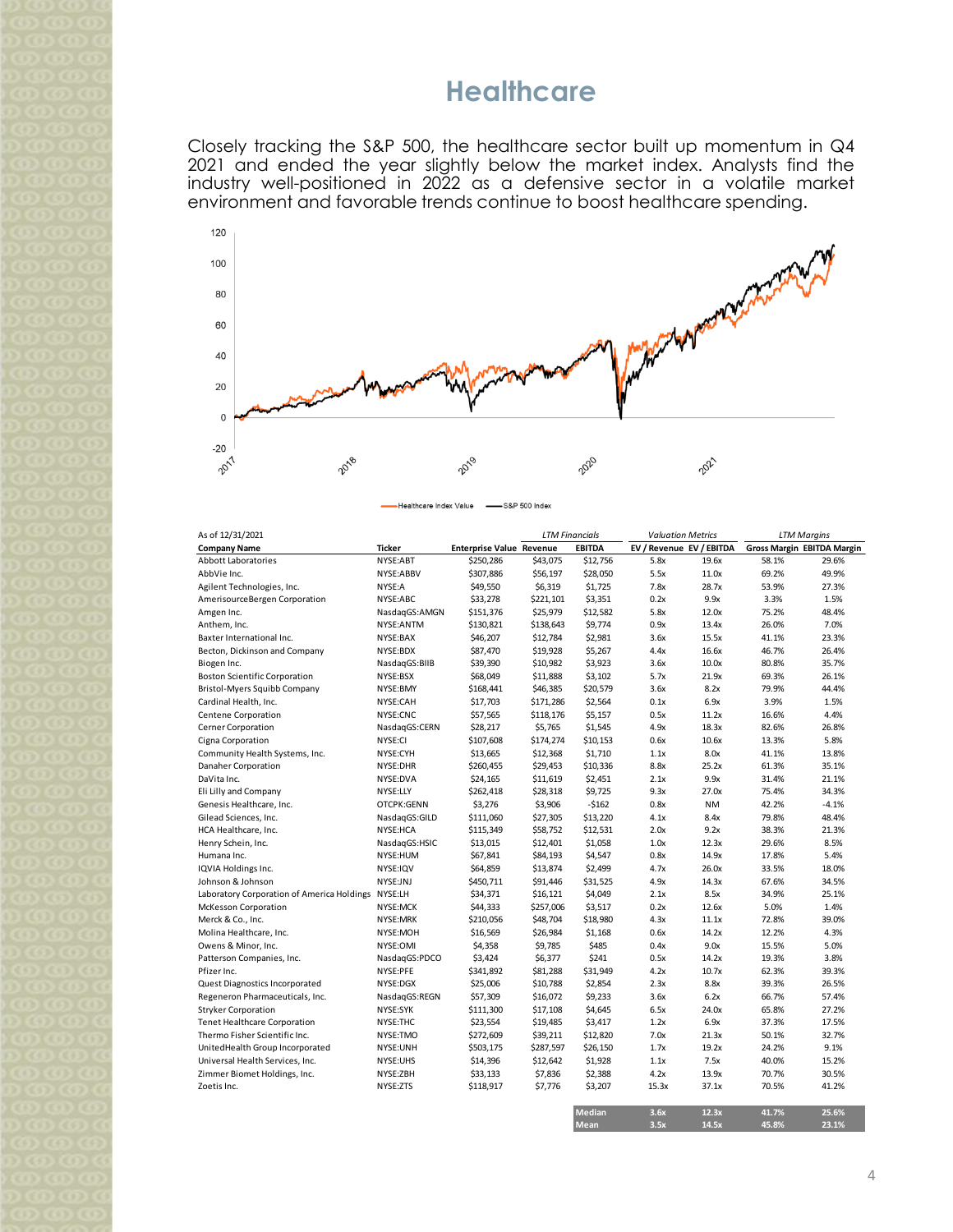# **Healthcare**

## **State of the Industry**



#### **Dow Jones US Healthcare Index**









**Healthcare Transaction Volume**



*Source: Capital IQ*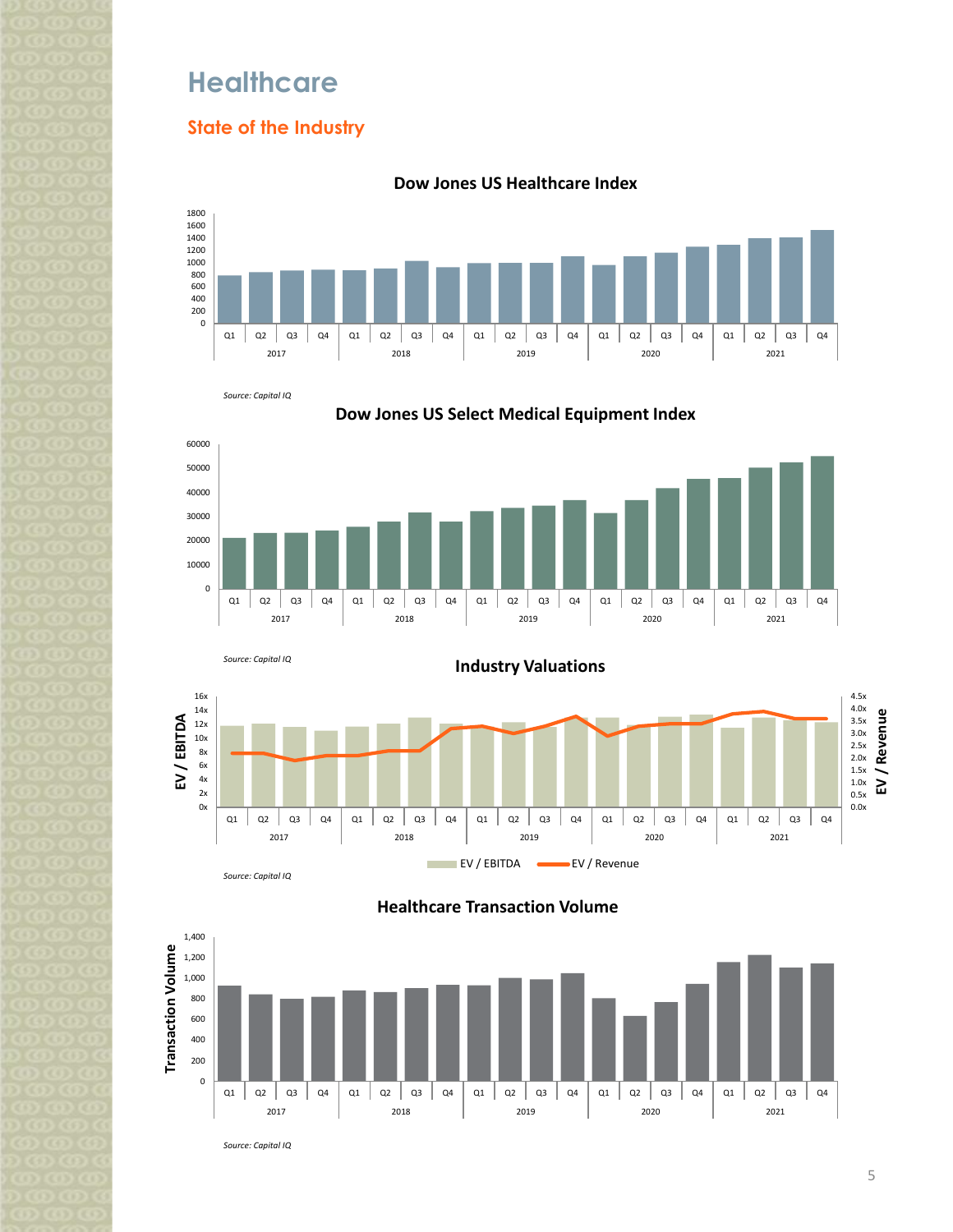



### **About Mirus**

# **The Value of Accomplishment**

The highest level of expertise and hard work is what accomplishment requires. It's what you deserve and what we do.

- *We sweat the small stuff.*
- *Take a 3:00am call.*
- *Say yes.*
- *Say no.*
- *Dig deeper when things get tough.*
- *And celebrate with you when your efforts pay off and you can reflect on it all and say, "It's really remarkable what we've accomplished here."*
- *Then and only then, will we know that we've accomplished something meaningful, too.*

The Mirus team works with the owners of closely-held companies in multiple segments of the \$2.8 trillion US healthcare industry to achieve their desired outcome. While global in focus and experience, we benefit from being in one of the most dynamic healthcare ecosystems that includes some of the most active healthcare focused venture capital and private equity firms, leading research universities, large medical device companies and innovative med-tech and healthcare services firms. The Mirus healthcare team has experience executing a spectrum of engagements with some of the most innovative healthcare companies in the world. We have particular expertise in: medical devices, healthcare equipment, healthcare IT, diagnostics, contract research, healthcare staffing, and related companies.

### **Partner Spotlight**

Patrick and Kate are accomplished advisors to the medical device sector. Patrick West is an accomplished executive, entrepreneur, advisor and director with extensive executive management and M&A experience in the healthcare technology sectors. Kate has closed deals with global medical equipment companies, middle market and multibillion dollar private equity firms, family offices, and leading technology companies. Patrick and Kate's experience gives Mirus a unique insight and an informed ability to navigate the deal process.



**Patrick West** 781-418-5930 *west@merger.com*



**Kate Soto** 781-418-5934 *soto@merger.com*

*"The Mirus team successfully guided us through every aspect of the transaction, from identifying prospective buyers through closing. They conducted a thorough process and we are delighted by the outcome." - Bill Hanson, Founder and President of LTI*